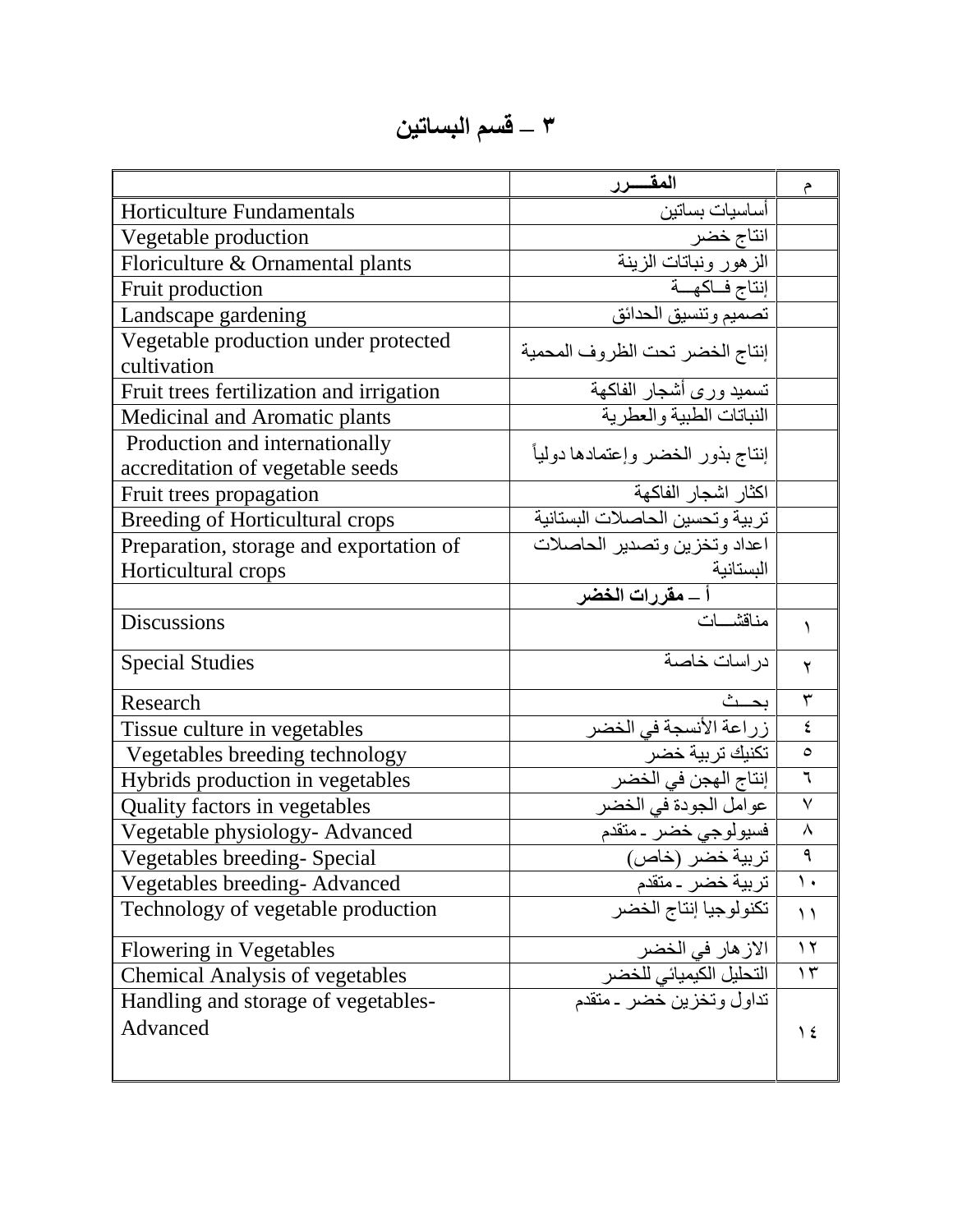| Statistical methods of vegetable                  | الطرق الإحصائية لتجارب الخضر          |                        |
|---------------------------------------------------|---------------------------------------|------------------------|
| experiments                                       |                                       | ۱٥                     |
| <b>Export Specifications of vegetable crops</b>   | الصفات التصديرية لمحاصيل              |                        |
|                                                   |                                       | $\overline{1}$         |
| Economic vegetable cultivars                      | الخضر<br>أصناف الخضر الاقتصادية       | $\vee$                 |
| Perennial vegetables                              | الخضر المعمرة                         |                        |
|                                                   |                                       | ١٨                     |
| Weeds in vegetable crops                          | الحشائش في محاصيل الخضر               | 19                     |
| Soilless Agriculture of vegetables                | الزراعة اللأرضية في الخضر             | ٢.                     |
| Origins and Wild relatives of vegetable           | مواطن محاصيل الخضر والأصول            | ۲١                     |
| crops                                             | البرية لها                            |                        |
| Vegetative propagated vegetables                  | الخضر خضرية التكاثر<br>الخضر الورقية  | $\gamma$               |
| Leafy vegetables                                  |                                       | $\mathbf{r}$           |
| vegetable seeds production -Advanced              | إنتاج بذور الخضر ـ متقدم              | $\gamma$ {             |
| Legumes                                           | البقو ليات                            | م ۲                    |
| Cruciferous vegetables                            | الصليبيات                             | ۲٦                     |
| Potato                                            | البطاطس                               | $\mathsf{Y}\mathsf{V}$ |
| <b>Solanaceous Vegetables</b>                     | الباذنجانية                           | $\mathsf{Y}\wedge$     |
| Onion and garlic                                  | البصل و الثوم                         | ۲۹                     |
| Growth regulators                                 | منظمات النمو                          | $\mathbf{r}$ .         |
| Practical applications in vegetables              | تطبيقات عملية في الخضر                | ۳١                     |
| Preparation and processing of the                 | إعداد وتجهيز الصوب                    |                        |
| greenhouses                                       |                                       | ۳۲                     |
| <b>Fundamentals of Protected Agriculture</b>      | أساسيات الزراعة المحمية               | ٣٣                     |
| Methods of producing protected vegetables         | طرق إنتاج الخضر المحمية               | $\tau$ {               |
| Production of vegetable transplants               | إنتاج شتلات الخضر                     | م ۳                    |
| Post - harvest physiology of vegetables           | فسيولوجيا الخضر بعد الحصاد            | ٣٦                     |
| Production of vegetables cultivars                | إنتاج أصناف الخضر                     | $\mathsf{r}\mathsf{v}$ |
| Breeding vegetables for stress resistance         | تربية الخضر لمقاومة الظروف<br>القاسبة | ۳۸                     |
| Environmental factors in vegetables<br>production | عوامل البيئة في إنتاج الخضر           | ۳۹                     |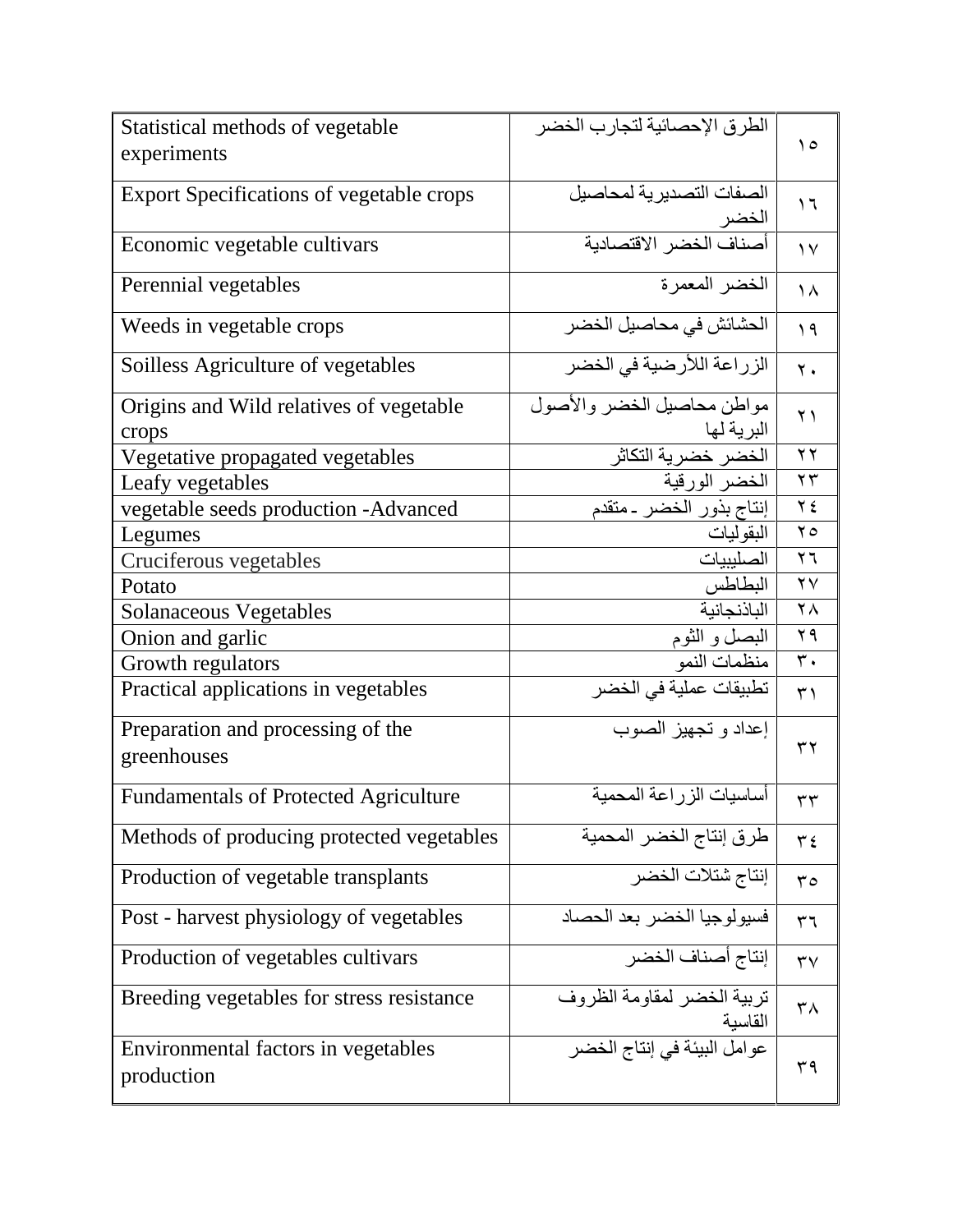| Technology of vegetables production          | تكنولوجيا إنتاج الخضر                     | $\epsilon$ .      |
|----------------------------------------------|-------------------------------------------|-------------------|
| Use of computers in the field of vegetables  | استخدام الحاسب الآلي في مجال              | $\mathfrak{z}$    |
| Modern methods in vegetables production      | الخضر<br>الأساليب الحديثة في إنتاج الخضر  | ٤٢                |
| Vegetables production                        | إنتاج خضر                                 | $\epsilon$ $\tau$ |
|                                              | ب ـ مقررات الفاكهة                        |                   |
| <b>Discussions</b>                           | مناقشات                                   | ١                 |
| <b>Special Studies</b>                       | دراسات خاصة                               | ٢                 |
| Research                                     | بحث                                       | $\mathbf{r}$      |
| Banana production                            | إنتاج الموز                               | ٤                 |
| Date palm production                         | إنتاج نخيل البلح                          | $\circ$           |
| uncommon evergreen tree fruit                | <u>أنتاج فاكم</u> ة ثانوية مستديمة الخضرة | ٦                 |
| <b>Advanced viticulture</b>                  | إنتاج كروم ـ متقدم                        | $\checkmark$      |
| Tropical fruit production                    | إنتاج نباتات المناطق الاستوائية           | $\lambda$         |
| Pome fruit production                        | إنتاج الفاكهة التفاحية                    | ٩                 |
| Tree fruit production                        | إكثار أشجار فاكهة                         | $\mathcal{L}$     |
| Stone fruit production                       | إنتاج الحلويات                            | $\setminus$       |
| Flowering and fruit setting physiology of    | فسيولوجي تزهير وعقد نباتات                | $\gamma$          |
| tree fruit                                   | الفاكهة                                   |                   |
| Uncommon deciduous tree fruit                | إنتاج فواكه ثانوية متساقطة الأوراق        | $\gamma$          |
| Tree fruit taxonomy                          | تقسيم نباتات الفاكهة                      | $\frac{1}{2}$     |
| Tree fruit physiology- advanced              | فسيولوجي أشجار الفاكهة ـ متقدم            | $\Omega$          |
| Fertilization and irrigation of tree fruit - | تسميد و تغذية أشجار الفاكهة ـ متقدم       | ۲ (               |
| advanced                                     |                                           |                   |
| Flowering and fruit setting morphology of    | مروفولوجي تزهير و عقد نباتات              | $\sqrt{}$         |
| tree fruit                                   | فاكهة                                     |                   |
| Pruning and Training methods of tree fruits  | تقليم وتدريب أشجار الفاكهة                | ۱۸                |
| Olive production - advanced                  | إنتاج زيتون ـ متقدم                       | $\eta$            |
| Fruit storage - advanced                     | تخزّين ثمار فاكهة ـ متقدم                 | $\mathbf{r}$ .    |
| Horticultural practices                      | ر عاية بستانية                            | ۲۱                |
| Pomology research methods                    | طرق البحث في إنتاج الفاكهة                | ۲۲                |
| Harvest and postharvest techniques of        | جمع وإعداد و نداول و تصدير ثمار           | ۲۳                |
| fruits                                       | الفاكهة                                   |                   |
| Growth regulators and fruit production       | استخدام منظمات النمو في إنتاج<br>الفاكهة  | $Y \xi$           |
| Fruit breeding                               | تربية و تحسين أصناف الفاكهة               | $\mathsf{Y}\circ$ |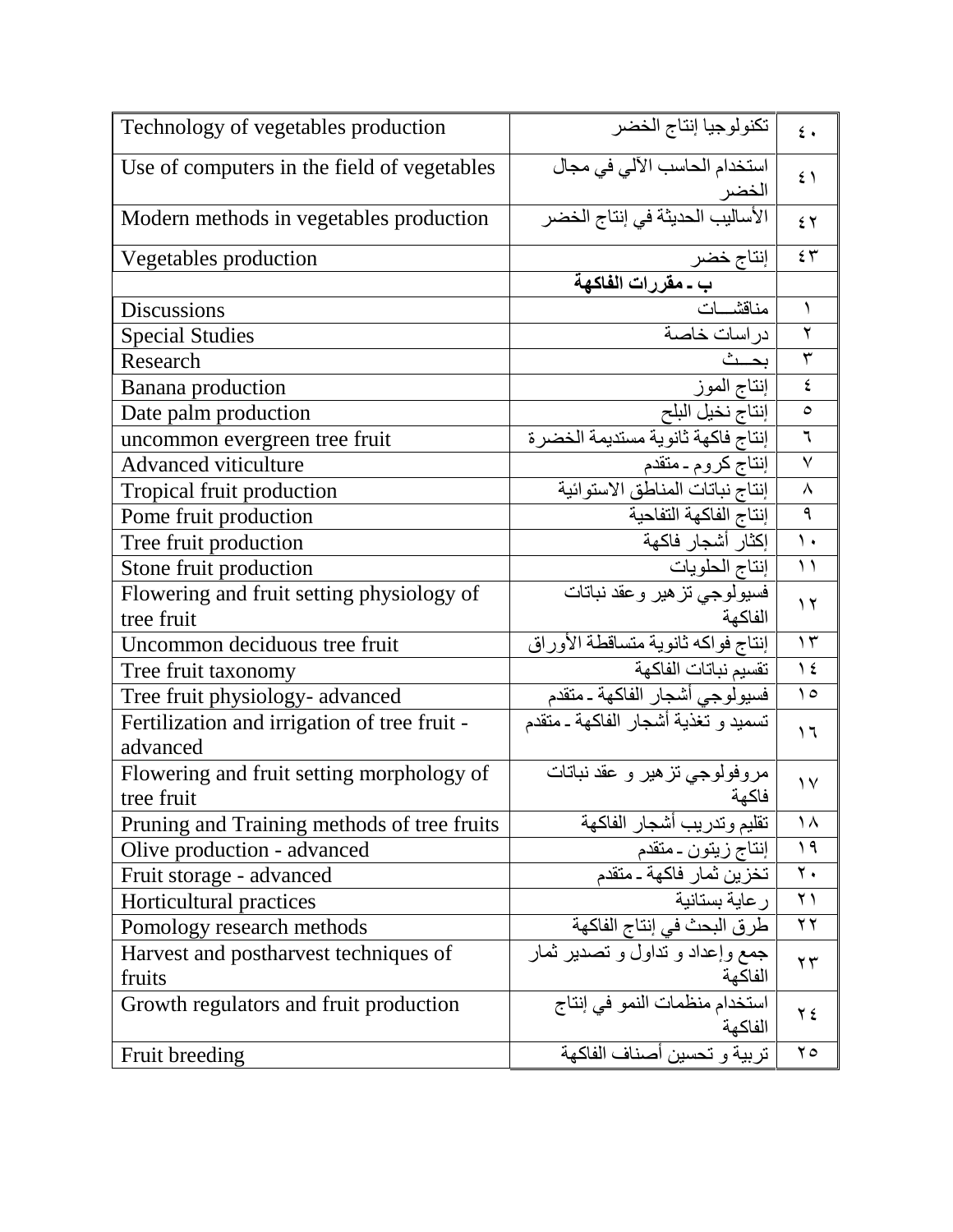| Tissue culture and fruit production        | زراعة الأنسجة و الأجنة                                  | ٢٦                      |
|--------------------------------------------|---------------------------------------------------------|-------------------------|
|                                            | واستخدامها في مجال الفاكهة                              |                         |
| Irrigation of tree fruit                   | ري أشجار الفاكهة                                        | $\overline{Y}V$         |
| Fruit technology                           | تكنولوجيا الفاكهة                                       | $\overline{\Upsilon}$   |
| Tree fruit training for special purposes   | تربية محاصبل الفاكهة لأغراض                             | ۲۹                      |
|                                            | خاصة                                                    |                         |
| Nanotechnology and pomology                | استخدام الطاقة الذرية في الفاكهة                        | $\overline{\mathbf{r}}$ |
| Tree fruit environment                     | بيئة أشجار الفاكهة                                      | $\overline{\tau}$       |
| Tree fruit and temporary crops             | تحميل أشجار الفاكهة                                     | $\overline{Y}$          |
| Fruit production in poor soil              | زراعة الفاكهة في الأراضي القاحلة                        | $\overline{\tau\tau}$   |
| Fruit production in greenhouses            | إنتاج فاكهة الزراعات المحمية                            | $\overline{\tau}$       |
| Advanced citrus culture                    | إنتاج موالح ـ متقدم                                     | $\overline{\mathbf{r}}$ |
| Mango production                           |                                                         | $\overline{\tau}$       |
| Modern techniques in fruit production      | إنتاج مانجو<br>الأساليب الحديثة في إنتاج الفاكهة        | $\mathsf{r}\mathsf{v}$  |
| Fruit production                           | إنتاج فاكهة                                             | ٣٨                      |
| Principles of Horticulture                 | أساسيات بساتين                                          | $\overline{r}$          |
|                                            | <mark>جـ ـ مقررات الزينـة</mark><br>مناقشــــات         |                         |
| <b>Discussions</b>                         |                                                         | $\lambda$               |
| <b>Special Studies</b>                     | دراسات خاصة                                             | $\overline{\mathbf{r}}$ |
| Research                                   | بحث                                                     | $\overline{\mathsf{r}}$ |
| production of flowers and ornamental       | إنتاج الزهور و نباتات الزينة ـ متقدم                    | ٤                       |
| plants-Advanced                            |                                                         |                         |
| medicinal and aromatic plants - Advanced   | نباتات طبية و عطرية ـ متقدم                             | $\circ$                 |
| Succulent and cacti plants                 | النباتات العصارية و الشوكية                             | ٦                       |
| Ornamental bulbs - Advanced                | أبصال الزينة ـ متقدم                                    | $\overline{\vee}$       |
| Taxonomy of flowers and ornamental         | تقسيم الزهور و نباتات الزينة                            |                         |
| plants                                     |                                                         | ٨                       |
| Landscape gardening-Advanced               |                                                         | ٩                       |
| Breeding of flowers and ornamental plants  | ـ نتسيق حدائق ـ منقدم<br>ـ تربية الز هور ونباتات الزينة | $\mathcal{L}$           |
| Ornamental plants nutrition                | تغذية نباتات الزينة                                     | $\setminus$             |
| Ornamental plants landscaping              | تجميل وتتسبق نباتات الزينة                              | $\gamma$                |
| Landscape gardening and maintenance        | إنشاء وصيانة حدائق                                      | $\gamma$                |
| Ornamental plant Physiology                | فسيولوجيا نباتات الزينة                                 | $\frac{1}{2}$           |
| Internal decoration with ornamental plants | التنسيق الداخلي بالنباتات والزهور                       |                         |
| and flowers                                |                                                         | ه ۱                     |
|                                            |                                                         |                         |
| Greenhouse and propagation of              | الصوب و تكاثر نباتات الزينة                             | ۲ (                     |
| ornamentals                                |                                                         |                         |